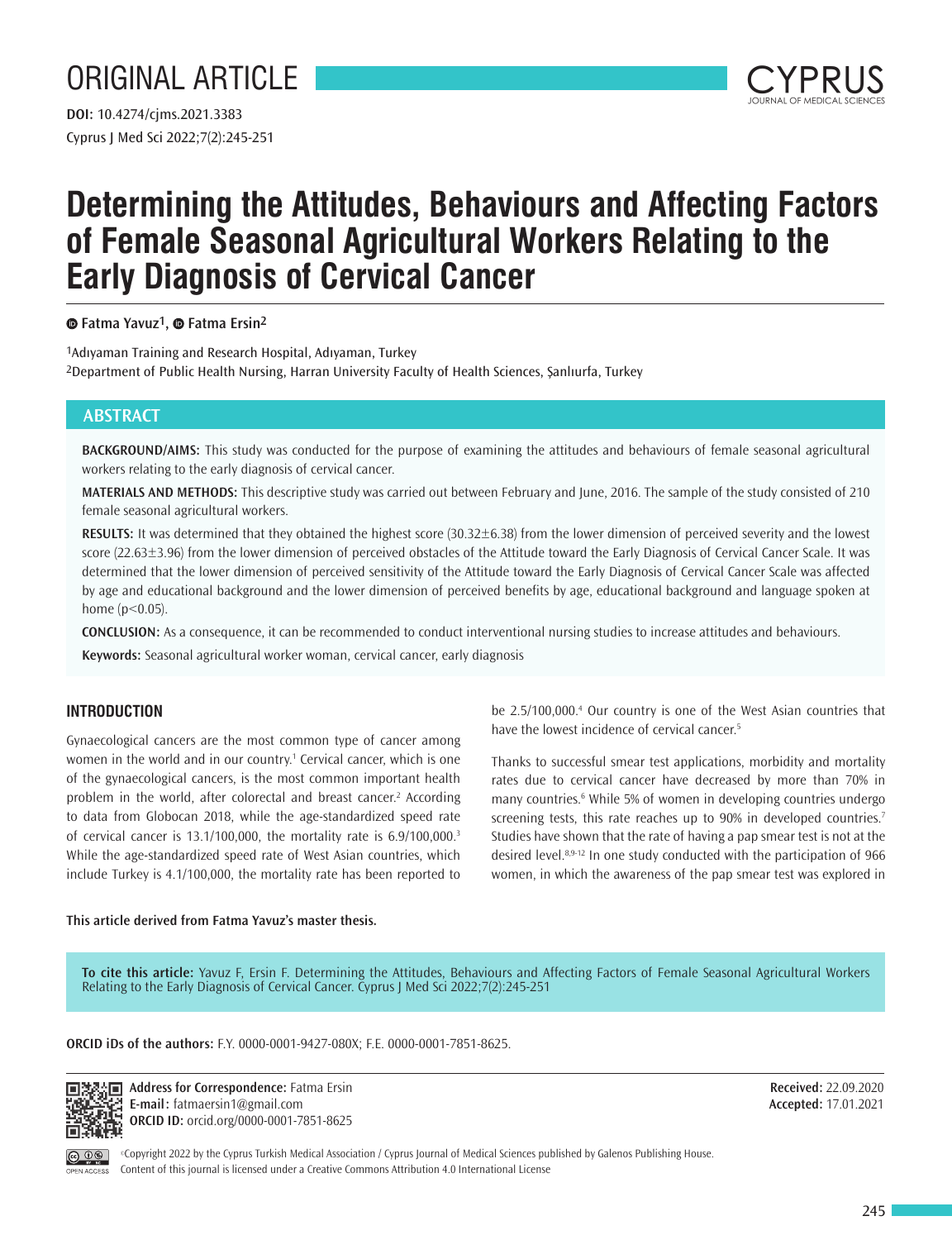Turkey, this awareness level was found to be 75.7%.<sup>13</sup> In addition, it has been reported that false attitudes and beliefs can be as effective as the level of knowledge in the participation rates of women regarding pap smear test screening.<sup>8</sup>

In Turkey, seasonal agricultural workers are an important risk group in terms of their working and living conditions, poverty and access to health services. For reasons such as poverty, and the inability to access health services, providing health care to seasonal agricultural workers in the environment in which they work is very important. In this process, the nurses involved in the teams that provide this service are key people. Considering that nurses are effective in improving early diagnosis behaviours, nurses have important roles in developing early diagnosis behaviours in this risk group. This study, which was conducted on female seasonal agricultural worker, provides both the identification of attitudes and behaviours related to cervical cancer in this at-risk group and can guide the planning and implementation of future nursing studies. In addition, there are no studies in the literature regarding the attitudes and behaviours of women toward the early diagnosis of cervical cancer. Therefore, this study was conducted to determine the attitudes, behaviours and affecting factors of women relating to the early diagnosis of cervical cancer.

#### **MATERIALS AND METHODS**

**Research Type:** This was a descriptive research.

**Time of the Research:** The study was carried out between February and June, 2016.

**Population and Sample of the Research:** The population of this research consisted of married women over the age of 35, who work as seasonal agricultural workers and live in those neighbourhoods where agricultural workers live densely. The 30 cluster sampling technique of the World Health Organization was used in the sample selection. Seven people within each cluster were contacted (210 people in total). The starting points for the clusters were selected by a simple random method from the streets in the above-mentioned neighbourhoods.<sup>14</sup> The research was carried out in two neighbourhoods where seasonal agricultural workers predominately lived. The streets of the neighbourhoods were considered as clusters. Female seasonal agricultural workers who were married and aged 30–65 were included in this study. Women who were single, non-seasonal agricultural workers, under 30 or over 65 were not included in this study.

#### **Data Collecting Tools**

Data were collected using the seasonal agricultural workers information form and the attitude scale for the early diagnosis of cervical cancer.

The Seasonal Agricultural Workers Information Form consists of 23 questions including descriptive characteristics, characteristics related to cervical cancer, and characteristics related to seasonal agricultural labour. This form was created by the researcher after reviewing the literature.<sup>15-17</sup>

#### **The Attitude Scale Related to the Early Diagnosis of Cervical Cancer**

This scale was developed in 2009 by Özmen and Özsoy<sup>16</sup> to explore the attitudes of women towards the early diagnosis of cervical cancer. The scale consists of nine items for the perceived sensitivity sub-dimension, eight items for the perceived seriousness sub-dimension, seven items for

the perceived obstacles sub-dimension, and six items for the perceived benefits sub-dimension. It is a Likert type scale. The scoring of the scale is ordered from "I strongly disagree'' with 1 point to "I fully agree'' with 5 points. Of the 30 items in the scale, 22 are positive and eight are negative. Scoring of negative expressions is done in reverse order. The highest score that can be achieved in the scale is 150 and the lowest score is 30. The Chronbach Alpha value calculated for the whole attitude scale is 0.89. The Chronbach Alpha value that was obtained through this study for the whole scale was 0.75.

#### **Dependent and Independent Variables**

The dependent variables are the early diagnosis behaviours of cervical cancer, the scale score averages and the independent variables are the descriptive characteristics, characteristics related to cervical cancer and characteristics related to seasonal agricultural labour.

#### **Statistical Analysis**

SPSS 16.0 (Chicago, IL, USA) software was used in the evaluation of the data. Descriptive statistics (number, percentage, average), significance tests of difference between the two averages (t-test in independent groups), Mann–Whitney U test, Kruskal–Wallis analysis, and Variance analysis were used in the analysis of the data.

#### **Ethical Dimension of the Research**

Written permission was received from the Ethics Committee of Harran University (decision numbered: 16/01/22 and dated: 01.25.2016). In addition, informed consent was obtained from the participants. Permission was obtained from the relevant institution.

### **RESULTS**

38.1% of the women were in the 35–39 age range, 83.7% were illiterate, 89.0% had health insurance, 70.5% considered their income to be poor, 55.2% spoke Arabic at home, 97.1% had children (Table 1).

When the data were analysed, it was found that 86.7% had no family history of cancer. 79.5% of the women did not have regular gynaecological examinations, 42.6% did not have any symptoms of disease, 50.5% knew of cervical cancer, 48.2% had learned about it from healthcare personnel, 15.7% had routine screening, 22.4% had had pap smears, and that 82.2% of those who had not had pap smears did not have a pap smear as they did not have enough information about it (Table 2).

It was seen that, 40.5% of the women stayed in the agricultural production area for 7 months or more, 75.7% of them had been working as SAWs for 7 years or more, 85.2% stayed in tents in the agricultural production area and 60.0% did not have the chance to access health services while in the agricultural production area, 81.0% of them stated that they were not protected against the harmful effects of pesticides, and 70.0% of those protected did so by covering their mouths.

The average score of the perceived sensitivity sub-dimension of the women was  $27.24 \pm 6.29$ , the average score of the perceived seriousness sub-dimension was 30.32±6.38, the average score of the perceived obstacles sub-dimension was  $22.63 \pm 3.96$ , and the average score of the perceived benefits sub-dimension was 22.90±4.63.

There was found to be a statistically significant difference between the average score of the perceived sensitivity sub-dimension (K-W=19.930,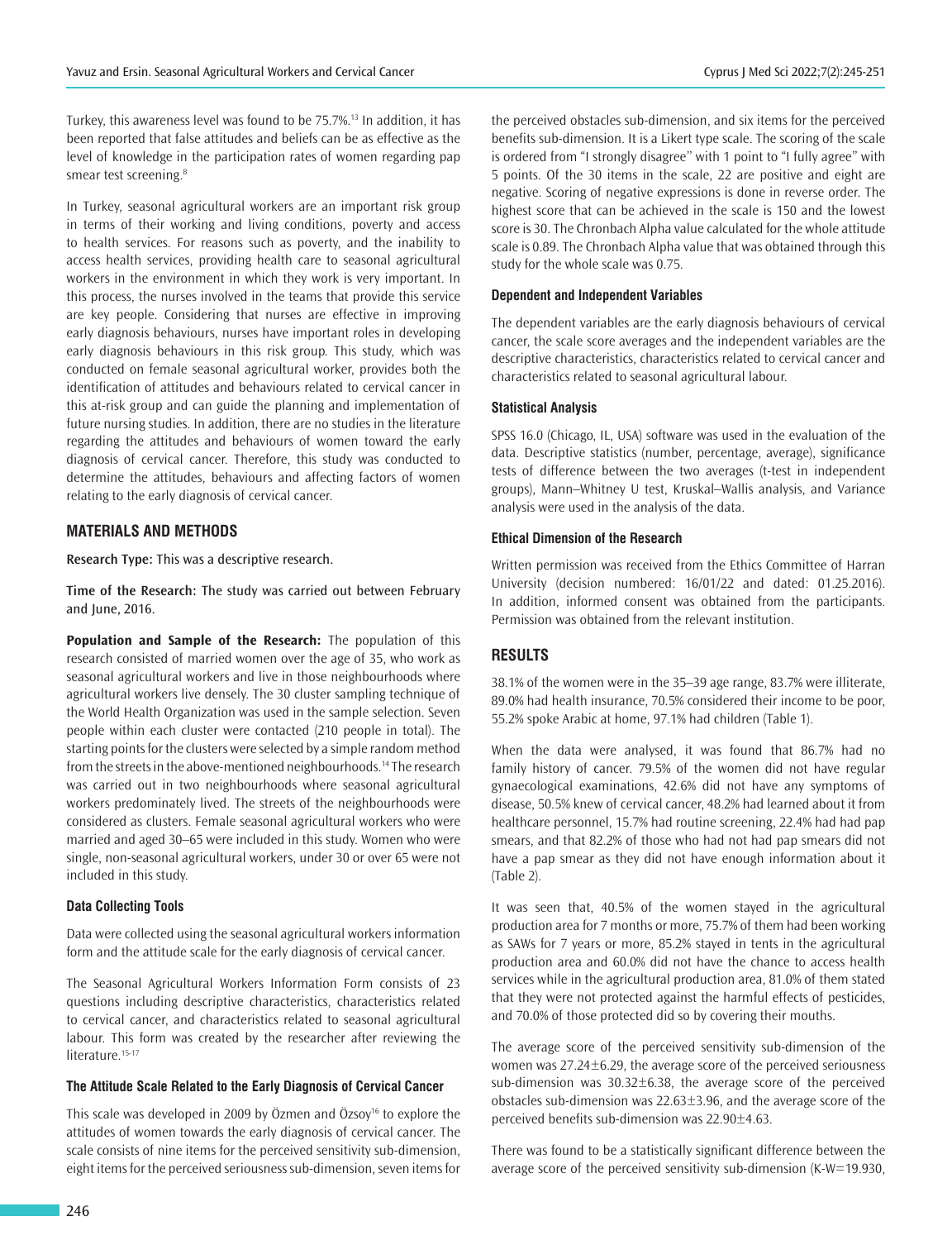p=0.001) and the perceived benefits sub-dimension (K-W=17.312, p=0.004) of the attitude scale. There was a statistically significant difference between the average scores of the perceived sensitivity sub-dimension (KW=10.028 p=0.040) and the perceived benefits subdimension (KW=10.020, p=0.040) of the attitude scale (Table 3).

There was a statistically significant difference found in the average score of perceived benefits sub-dimension ( $t=2.654$ ,  $p=0.009$ ) of the attitude scale according to the status of women having regular gynaecological examinations. A statistically significant difference was found among the average scores of the perceived sensitivity sub-dimension (t=3.599,  $p=0.000$ ), the perceived seriousness sub-dimension (t=2.678,  $p=0.008$ ) and perceived benefits sub-dimension ( $t=2.522$ ,  $p=0.021$ ) of the attitude scale according to the status of women having knowledge about cervical cancer. Additionally, there was a statistically significant difference found between the average scores of the perceived sensitivity sub-dimension  $(t=2.320, p=0.021)$  and perceived benefits sub-dimension  $(t=2.957, p=0.021)$ p=0.003) according to the status of women having pap smear tests (Table 4).

#### **DISCUSSION**

In this study, it was found that 22.4% of SAW women had had a pap smear test and 82.2% of those who had not had a test did not have enough information about the test (Table 2). In a similar study conducted with women in a health centre region; it was found that most of the women who had had pap smear tests (80.8%) had not done so regularly. It was found that women did not have a pap smear tests for reasons such as not knowing that it is necessary to give a swab sample from the cervix, not

| Table 1. Distribution of socio-demographic characteristics of women<br>$(n=210)$ |            |             |  |  |  |  |
|----------------------------------------------------------------------------------|------------|-------------|--|--|--|--|
| <b>Variables</b>                                                                 | Number (n) | Percent (%) |  |  |  |  |
| Age                                                                              |            |             |  |  |  |  |
| $35 - 39$                                                                        | 80         | 38.1        |  |  |  |  |
| $40 - 44$                                                                        | 43         | 20.4        |  |  |  |  |
| $45 - 49$                                                                        | 31         | 14.8        |  |  |  |  |
| $50 - 54$                                                                        | 32         | 15.2        |  |  |  |  |
| $55 - 59$                                                                        | 14         | 6.7         |  |  |  |  |
| 60 age and above                                                                 | 10         | 4.8         |  |  |  |  |
| <b>Educational background</b>                                                    |            |             |  |  |  |  |
| Illiterate                                                                       | 176        | 83.7        |  |  |  |  |
| Literate                                                                         | 26         | 12.4        |  |  |  |  |
| Primary                                                                          | 8          | 3.8         |  |  |  |  |
| <b>Health insurance</b>                                                          |            |             |  |  |  |  |
| Present                                                                          | 187        | 89.0        |  |  |  |  |
| Absent                                                                           | 23         | 11.0        |  |  |  |  |
| <b>Income status</b>                                                             |            |             |  |  |  |  |
| High                                                                             | 6          | 2.8         |  |  |  |  |
| Medium                                                                           | 56         | 26.7        |  |  |  |  |
| Low                                                                              | 148        | 70.5        |  |  |  |  |
| The language spoken in home                                                      |            |             |  |  |  |  |
| Turkish                                                                          | 11         | 5.2         |  |  |  |  |
| Arabic                                                                           | 116        | 55.2        |  |  |  |  |
| Kurdish                                                                          | 83         | 39.6        |  |  |  |  |
| Having a child(ren)                                                              |            |             |  |  |  |  |
| Yes                                                                              | 204        | 97.1        |  |  |  |  |
| N <sub>0</sub>                                                                   | 6          | 2.9         |  |  |  |  |
| <b>Total</b>                                                                     | 210        | 100.0       |  |  |  |  |
| n: number.                                                                       |            |             |  |  |  |  |

| Table 2. Distribution of some characteristics of female seasonal<br>agricultural workers (n=210) |                |             |  |  |  |  |  |  |  |
|--------------------------------------------------------------------------------------------------|----------------|-------------|--|--|--|--|--|--|--|
| <b>Characteristics</b>                                                                           | Number (n)     | Percent (%) |  |  |  |  |  |  |  |
| Cancer history in the family                                                                     |                |             |  |  |  |  |  |  |  |
| Yes                                                                                              | 28             | 13.3        |  |  |  |  |  |  |  |
| N <sub>0</sub>                                                                                   | 182            | 86.7        |  |  |  |  |  |  |  |
| Having regular gynaecological examinations                                                       |                |             |  |  |  |  |  |  |  |
| Yes                                                                                              | 43             | 20.5        |  |  |  |  |  |  |  |
| No                                                                                               | 167            | 79.5        |  |  |  |  |  |  |  |
| The reason for not having gynaecological examinations (n=167)                                    |                |             |  |  |  |  |  |  |  |
| Do not have any signs of medical problems                                                        | 71             | 42.6        |  |  |  |  |  |  |  |
| Omission                                                                                         | 70             | 42.0        |  |  |  |  |  |  |  |
| Being shy                                                                                        | 13             | 7.8         |  |  |  |  |  |  |  |
| Lack of health insurance                                                                         | 9              | 5.3         |  |  |  |  |  |  |  |
| Financial difficulty                                                                             | 4              | 2.3         |  |  |  |  |  |  |  |
| Awareness of the cervical cancer                                                                 |                |             |  |  |  |  |  |  |  |
| Yes                                                                                              | 106            | 50.5        |  |  |  |  |  |  |  |
| No                                                                                               | 104            | 49.5        |  |  |  |  |  |  |  |
| Where did you find out about cervical cancer? informaiton? (n=106)                               |                |             |  |  |  |  |  |  |  |
| Medical personnel                                                                                | 51             | 48.2        |  |  |  |  |  |  |  |
| From other women in the community                                                                | 32             | 30.2        |  |  |  |  |  |  |  |
| Media                                                                                            | 23             | 21.6        |  |  |  |  |  |  |  |
| Awareness of cervical cancer in relation to routine screen tests                                 |                |             |  |  |  |  |  |  |  |
| Yes                                                                                              | 33             | 15.7        |  |  |  |  |  |  |  |
| No                                                                                               | 177            | 84.7        |  |  |  |  |  |  |  |
| Screen test known of $(n=33)$                                                                    |                |             |  |  |  |  |  |  |  |
| Pap smear test                                                                                   | 25             | 75.7        |  |  |  |  |  |  |  |
| Biopsy                                                                                           | 6              | 18.2        |  |  |  |  |  |  |  |
| <b>Blood analysis</b>                                                                            | 2              | 6.1         |  |  |  |  |  |  |  |
| Where information was learnt $(n=33)$                                                            |                |             |  |  |  |  |  |  |  |
| Medical personal                                                                                 | 29             | 87.8        |  |  |  |  |  |  |  |
| From other women in the community                                                                | 3              | 9.1         |  |  |  |  |  |  |  |
| Media                                                                                            | $\mathbf{1}$   | 3.1         |  |  |  |  |  |  |  |
| Pap smear test status                                                                            |                |             |  |  |  |  |  |  |  |
| Yes                                                                                              | 47             | 22.4        |  |  |  |  |  |  |  |
| No                                                                                               | 163            | 77.6        |  |  |  |  |  |  |  |
| The reason for pap smear test status ( $n=47$ )                                                  |                |             |  |  |  |  |  |  |  |
| Cervical problems with the decision of the<br>doctor                                             | 32             | 68.1        |  |  |  |  |  |  |  |
| Due to cervical cancer screening                                                                 | 11             | 23.4        |  |  |  |  |  |  |  |
| Due to regular health check                                                                      | $\overline{4}$ | 8.5         |  |  |  |  |  |  |  |
| The reason for not having pap smear test $(n=163)$                                               |                |             |  |  |  |  |  |  |  |
| Lack of knowledge                                                                                | 134            | 82.2        |  |  |  |  |  |  |  |
| Inability to spare the time                                                                      | 11             | 6.7         |  |  |  |  |  |  |  |
| Not having any sign of medical problems                                                          | 8              | 4.9         |  |  |  |  |  |  |  |
| Being shy                                                                                        | 5              | 3.1         |  |  |  |  |  |  |  |
| Thinking that it is early for testing                                                            | 3              | 1.9         |  |  |  |  |  |  |  |
| Financial difficulty                                                                             | 2              | 1.2         |  |  |  |  |  |  |  |
| n: numher                                                                                        |                |             |  |  |  |  |  |  |  |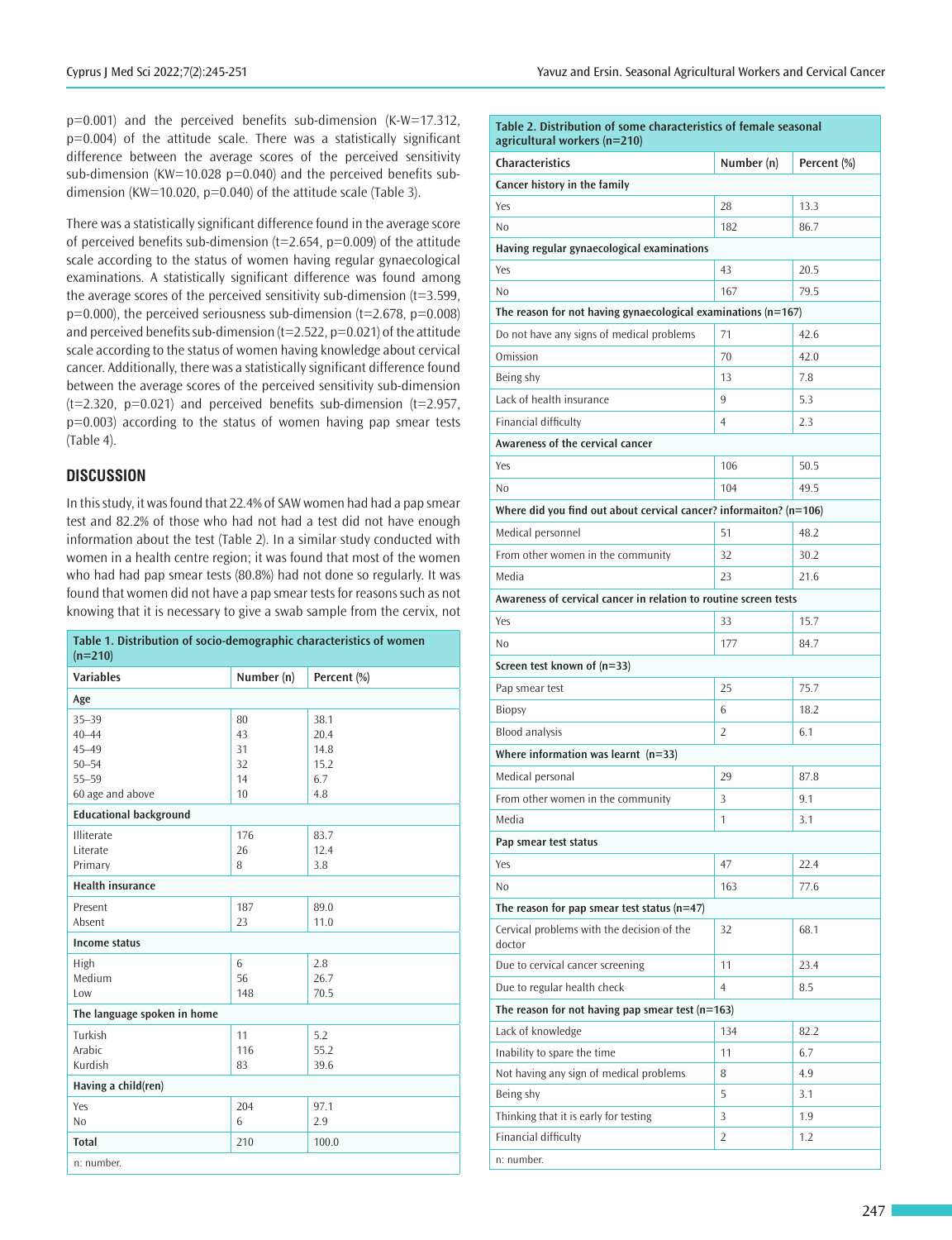| characteristics of the female seasonal agricultural workers                         |     |                             |                                  |                                |                               |  |  |
|-------------------------------------------------------------------------------------|-----|-----------------------------|----------------------------------|--------------------------------|-------------------------------|--|--|
| The Attitude Scale related to the early diagnosis of cervical cancer sub-dimensions |     |                             |                                  |                                |                               |  |  |
| <b>Characteristics</b>                                                              | n   | Sensitivity<br>$X \pm SD$   | <b>Seriousness</b><br>$X \pm SD$ | <b>Obstacles</b><br>$X \pm SD$ | <b>Benefits</b><br>$X \pm SD$ |  |  |
| Age                                                                                 |     |                             |                                  |                                |                               |  |  |
| $35 - 39$                                                                           | 80  | $3.18 \pm 0.65$             | $3.94 \pm 0.68$                  | 3.17±0.50                      | $4.02 \pm 0.66$               |  |  |
| $40 - 44$                                                                           | 43  | $2.92 \pm 0.64$             | $3.67 \pm 0.74$                  | $3.23 \pm 0.56$                | $3.79 \pm 0.65$               |  |  |
| $45 - 49$                                                                           | 31  | $3.23 \pm 0.63$             | $3.90 \pm 0.70$                  | $3.31 \pm 0.52$                | $3.94 \pm 0.66$               |  |  |
| $50 - 54$                                                                           | 32  | $2.61 \pm 0.73$             | $3.44 \pm 1.03$                  | $3.24 \pm 0.71$                | $3.35 \pm 0.93$               |  |  |
| $55 - 59$                                                                           | 14  | $3.09 \pm 0.68$             | $3.91 \pm 0.79$                  | 3.25±0.51                      | $3.89 \pm 0.75$               |  |  |
| 60 age and above                                                                    | 10  | $2.81 \pm 0.82$             | $3.65 \pm 1.03$                  | 3.37±0.71                      | 3.28±1.07                     |  |  |
| <b>Statistical value</b>                                                            |     | $K-W = 19.930$<br>$p=0.001$ | $K-W = 8.849$<br>$p=0.115$       | $K-W = 2.374$<br>$p=0.795$     | $K-W=17.312$<br>$p=0.004$     |  |  |
| <b>Educational status</b>                                                           |     |                             |                                  |                                |                               |  |  |
| Illiterate                                                                          | 176 | 2.97±0.69                   | 3.78±0.77                        | $3.23 \pm 0.56$                | $3.81 \pm 0.76$               |  |  |
| Literate                                                                            | 26  | 3.17±0.64                   | 3.70±0.90                        | $3.27 \pm 0.56$                | $3.62 \pm 0.79$               |  |  |
| Primary                                                                             | 6   | $3.55 \pm 0.60$             | $4.31 \pm 0.98$                  | $3.07 \pm 0.72$                | $4.50 \pm 0.39$               |  |  |
| <b>Statistical value</b>                                                            |     | $K-W=10.028$<br>$p=0.040$   | $K-W=3.741$<br>$p=0.442$         | $K-W=2.263$<br>$p=0.687$       | $K-W=10.020$<br>$p=0.040$     |  |  |
| <b>Health insurance</b>                                                             |     |                             |                                  |                                |                               |  |  |
| Present                                                                             | 187 | $3.01 \pm 0.71$             | 3.78±0.80                        | $3.21 \pm 0.56$                | 3.78±0.79                     |  |  |
| Absent                                                                              | 23  | $3.14 \pm 0.59$             | 3.84±0.77                        | $3.36 \pm 0.60$                | $4.05 \pm 0.47$               |  |  |
| Statistical value                                                                   |     | $MU = -1.063$<br>$p=0.288$  | $MU = -0.270$<br>$p=0.787$       | $MU = -1.295$<br>$p=0.195$     | $MU = -1.460$<br>$p=0.144$    |  |  |
| Income status                                                                       |     |                             |                                  |                                |                               |  |  |
| High                                                                                | 6   | 3.20±0.89                   | 3.58±0.96                        | $3.00 \pm 0.61$                | $3.58 \pm 1.25$               |  |  |
| Medium                                                                              | 56  | $3.09 \pm 0.67$             | $3.68 \pm 0.81$                  | $3.18 \pm 0.57$                | $3.69 \pm 0.79$               |  |  |
| Low                                                                                 | 148 | 2.99±0.70                   | $3.83 \pm 0.78$                  | $3.26 \pm 0.56$                | 3.87±0.73                     |  |  |
| <b>Statistical value</b>                                                            |     | $K-W=0.457$<br>$p=0.756$    | $K-W = 2.055$<br>$p=0.358$       | $K-W=1.672$<br>$p=0.433$       | $K-W = 2.338$<br>$p=0.311$    |  |  |
| where the companies for a companies and computer the first of                       |     |                             |                                  |                                |                               |  |  |

**Table 3. The comparison of the average scores of attitude scale relating to the early diagnosis of cervical cancer according to the socio-demographic** 

Significant values are shown in bold.

SD: standard deviation, n: number.

considering it necessary, being shy, a lack of money, or thinking that it is a painful procedure.<sup>18</sup> Similar to this study, in another study conducted in 2018, it was found that 28.7% of women had had at least one pap smear test and that 42.7% of those who had never had a pap smear test did not know about this test<sup>19</sup>. According to the study conducted by Ramathuba et al.<sup>20</sup> in Africa in 2016, only 3.2% of the participants had had a pap smear test and a lack of information was shown to be the reason for this rate being so low. In another study conducted on Turkish women, a lack of information was found to be one of the reasons why they had not had a pap smear test.<sup>21</sup> In a study conducted on Vietnamese women, about 50% of the participants believed that cervical cancer can be easily treated if diagnosed early and having a pap smear test is the most important way to prevent cervical cancer. In the same study, it was found that women with these thoughts were more likely to have pap smears than those who did not.<sup>22</sup> In this study, it is seen that the rate of having pap smear tests is not at the desired level, and this situation could be related to insufficient access to health services while working in agricultural production areas. At the same time, a woman's lack of family history of cancer, not knowing about screening tests for the early diagnosis of cervical cancer, and living in the field for a long time may have also negatively affected their pap smear test history.

In this study, it was observed that perceived sensitivity had the highest average score and perceived obstacles had the lowest average score. Increasing perceived sensitivity is important in terms of increasing the likelihood that individuals participate in positive health behaviours.<sup>23</sup> In one study conducted by Ersin et al. $24$ , the average sensitivity perception score was reported to be 26.88±4.56. In another study conducted in Iran, an increase in perceived sensitivity was observed in the experimental group.<sup>25</sup> In this study, it is considered that the sensitivity perceptions of SAW women are not at the desired level and this situation may adversely affect the likelihood of early diagnosis behaviours. Also, in this study, the average score of the perceived seriousness sub-dimension was found to be 30.32±6.38 (Table 4). In a similar study, the average score of seriousness perception was found to be  $25.32 \pm 4.66$ .<sup>8</sup> In another study, the average score of perception of seriousness was found to be lower at  $19.23 \pm 4.81$ .<sup>24</sup> According to the Health Belief Model, the perception of seriousness involves evaluating both the medical and clinical outcomes of an illness.<sup>23</sup> The results obtained from this study may be an indication that SAW women can evaluate the results of cervical cancer. In this study, the average score of the perceived obstacles sub-dimension was found to be 22.63±3.96. In another study, the perceived obstacles sub-dimension average score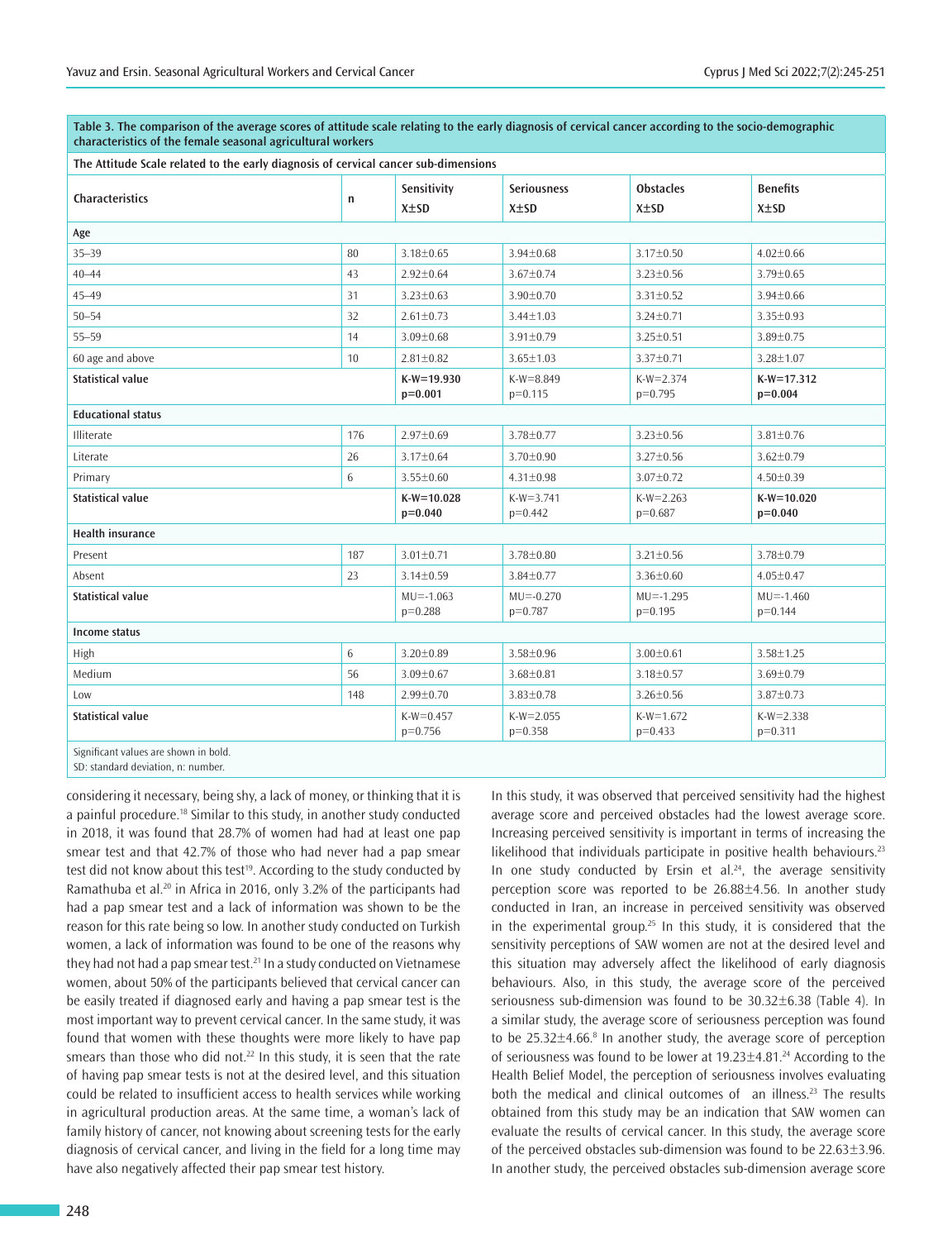| Table 4. The comparison of average scores of the attitude scale relating to the early diagnosis of cervical cancer according to the cancer-related<br>characteristics of seasonal agricultural worker women |                |                          |                          |                            |                          |  |  |  |  |  |
|-------------------------------------------------------------------------------------------------------------------------------------------------------------------------------------------------------------|----------------|--------------------------|--------------------------|----------------------------|--------------------------|--|--|--|--|--|
| The Attitude Scale related to the early diagnosis of cervical cancer sub-dimensions                                                                                                                         |                |                          |                          |                            |                          |  |  |  |  |  |
| <b>Characteristics</b>                                                                                                                                                                                      |                | Sensitivity              | <b>Seriousness</b>       | <b>Obstacle</b>            | <b>Benefit</b>           |  |  |  |  |  |
|                                                                                                                                                                                                             | $\mathsf{n}$   | $X \pm SD$               | $X \pm SD$               | $X \pm SD$                 | $X \pm SD$               |  |  |  |  |  |
| Cancer history in the family                                                                                                                                                                                |                |                          |                          |                            |                          |  |  |  |  |  |
| Yes                                                                                                                                                                                                         | 28             | $3.23 \pm 0.79$          | 3.67±0.98                | 3.17±0.41                  | $3.83 \pm 0.98$          |  |  |  |  |  |
| No                                                                                                                                                                                                          | 182            | $2.99 \pm 0.69$          | 3.80±0.76                | 3.24±058                   | $3.81 \pm 0.73$          |  |  |  |  |  |
| <b>Statistical value</b>                                                                                                                                                                                    |                | $MU = -1.781 p = 0.075$  | $MU = -0.357$ p=0.721    | $MU = -1.025$<br>$p=0.305$ | $MU = -0.533$ p=0.594    |  |  |  |  |  |
| Having regular gynaecological examinations                                                                                                                                                                  |                |                          |                          |                            |                          |  |  |  |  |  |
| Yes                                                                                                                                                                                                         | 43             | $3.19 \pm 0.68$          | $3.98 \pm 0.63$          | 3.17±0.49                  | $4.09 \pm 0.60$          |  |  |  |  |  |
| No                                                                                                                                                                                                          | 167            | $2.98 \pm 0.69$          | $3.74 \pm 0.82$          | $3.24 \pm 0.58$            | $3.74 \pm 0.79$          |  |  |  |  |  |
| <b>Statistical value</b>                                                                                                                                                                                    |                | $t = 1.811$<br>$p=0.072$ | $t = 1.827$<br>$p=0.069$ | $t = -0.752$<br>$p=0.453$  | $t = 2.654$<br>$p=0.009$ |  |  |  |  |  |
| Awareness of cervical cancer                                                                                                                                                                                |                |                          |                          |                            |                          |  |  |  |  |  |
| Yes                                                                                                                                                                                                         | 106            | $3.19 \pm 0.62$          | 3.93±0.72                | 3.17±0.53                  | 3.94±0.72                |  |  |  |  |  |
| N <sub>0</sub>                                                                                                                                                                                              | 104            | $2.85 \pm 0.73$          | $3.64 \pm 0.84$          | $3.29 \pm 0.58$            | $3.68 \pm 0.80$          |  |  |  |  |  |
| Where did you learn this information? (n=106)                                                                                                                                                               |                |                          |                          |                            |                          |  |  |  |  |  |
| Medical personnel                                                                                                                                                                                           | 51             | $3.28 \pm 0.63$          | $3.99 \pm 0.71$          | $3.10 \pm 0.53$            | $4.13 \pm 0.69$          |  |  |  |  |  |
| Media                                                                                                                                                                                                       | 23             | $3.25 \pm 0.66$          | $4.03 \pm 0.67$          | $3.20 \pm 0.51$            | $4.11 \pm 0.46$          |  |  |  |  |  |
| From women in the community                                                                                                                                                                                 | 32             | $3.01 \pm 0.54$          | 3.76±0.76                | $3.26 \pm 0.56$            | $3.54 \pm 0.76$          |  |  |  |  |  |
| <b>Statistical value</b>                                                                                                                                                                                    |                | K-W=0.033 $p=0.856$      | K-W=0.006 $p=0.806$      | $K-W=0.571$<br>$p=0.470$   | $K-W=0.079$<br>$p=0.778$ |  |  |  |  |  |
| The awareness of the cervical cancer in relation to routine screening tests                                                                                                                                 |                |                          |                          |                            |                          |  |  |  |  |  |
| Yes                                                                                                                                                                                                         | 33             | $3.22 \pm 0.67$          | 3.92±0.70                | $3.18 \pm 0.52$            | $3.88 \pm 0.66$          |  |  |  |  |  |
| N <sub>0</sub>                                                                                                                                                                                              | 177            | 2.99±069                 | $3.76 \pm 0.81$          | $3.24 \pm 0.57$            | $3.80 \pm 0.79$          |  |  |  |  |  |
| Screen tests known of (n=33)                                                                                                                                                                                |                |                          |                          |                            |                          |  |  |  |  |  |
| Pap smear tests                                                                                                                                                                                             | 25             | $3.31 \pm 0.70$          | 3.93±0.71                | $3.18 \pm 0.52$            | $4.01 \pm 0.69$          |  |  |  |  |  |
| <b>Biopsy</b>                                                                                                                                                                                               | 6              | $3.05 \pm 0.61$          | $4.02 \pm 0.71$          | $3.30 \pm 0.31$            | $3.61 \pm 0.34$          |  |  |  |  |  |
| <b>Blood analysis</b>                                                                                                                                                                                       | $\overline{2}$ | $2.66 \pm 0.31$          | $3.43 \pm 0.61$          | $2.78 \pm 1.11$            | $3.08 \pm 1.11$          |  |  |  |  |  |
| <b>Statistical value</b>                                                                                                                                                                                    |                | K-W=2.377 p=0.305        | K-W=1.302 p=0.521        | $K-W=0.721$<br>$p=0.697$   | K-W=4.859 p=0.088        |  |  |  |  |  |
| Pap smear test status                                                                                                                                                                                       |                |                          |                          |                            |                          |  |  |  |  |  |
| Yes                                                                                                                                                                                                         | 47             | $3.23 \pm 0.65$          | 3.97±0.78                | $3.16 \pm 0.54$            | $4.10 \pm 0.72$          |  |  |  |  |  |
| N <sub>0</sub>                                                                                                                                                                                              | 163            | 2.96±0.70                | 3.73±0.79                | $3.16 \pm 0.54$            | $3.73 \pm 0.76$          |  |  |  |  |  |
| <b>Statistical value</b>                                                                                                                                                                                    |                | $t = 2.320$<br>$p=0.021$ | $t = 1.786$<br>$p=0.076$ | $t = -1.003$<br>$p=0.317$  | $t = 2.957$<br>$p=0.003$ |  |  |  |  |  |
| Significant values are shown in bold.<br>SD: standard deviation, n: number.                                                                                                                                 |                |                          |                          |                            |                          |  |  |  |  |  |

was found to be low.<sup>24</sup> Perceived obstacles is defined as those factors that prevent or complicate protective behaviours related to health.<sup>26</sup> The results obtained from this study may be due to the fact that the women stay in agricultural production areas for long periods, their lack of access to health services and their low-income status. The average score of the perceived benefits sub-dimension in this study was found to be 22.90 $\pm$ 4.63. In their study, Ersin et al.<sup>24</sup> found the average score of the perceived benefits sub-dimension to be 17.86±3.27. Perceived benefits are an individual's belief in preventing a disease by changing their behaviour.<sup>23</sup> The result obtained from this study indicates that women's belief in preventing cervical cancer is not sufficient. This suggests that their awareness levels may be low.

A statistically significant difference was found between the average sensitivity and benefits sub-dimension scores of the attitude scale relating to the early diagnosis of cervical cancer according to the age of the women  $(p<0.05)$  (Table 3). In another study, it was stated that perception of obstacles increases in those women between the ages of 52–63 but there was no significant difference in their perceptions of seriousness and sensitivity.<sup>26</sup> The result obtained from that study may be an indication that the importance given to health care decreases with age.

A significant difference was found between the sensitivity and benefits sub-dimensions in relation to the educational status of the women ( $p$ <0.05) (Table 3). In the study of Uluocak and Bekar<sup>27</sup>, it was found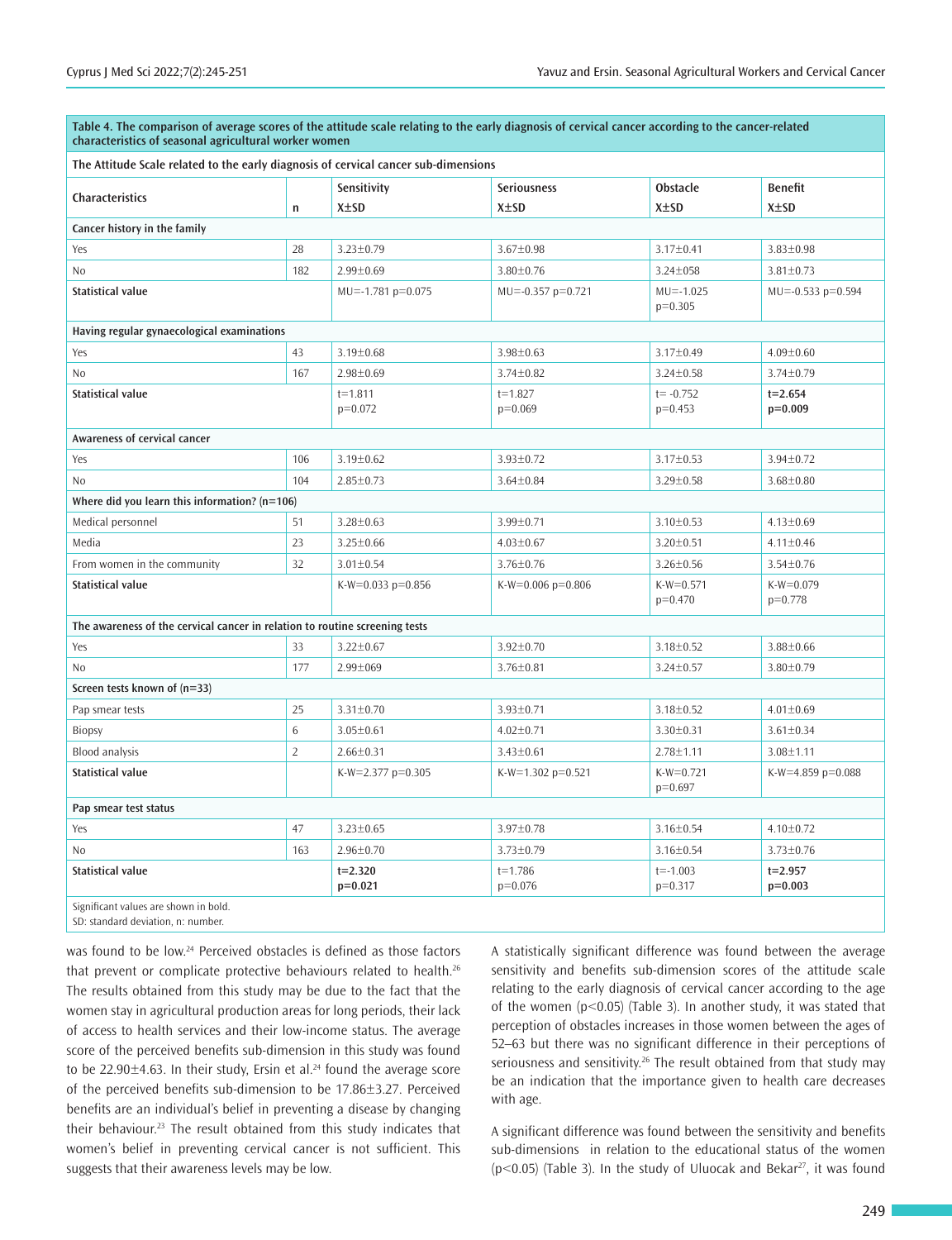that the total score average of the attitude scale relating to the early diagnosis of cervical cancer was higher in those with a postgraduate education or higher. As the level of education increases, it is expected that sensitivity and benefit perception scores will increase.

The perceived sensitivity, benefits and seriousness sub-dimension scores of those women who had regular gynaecological examinations were found to be higher, and their average scores of the perceived obstacles sub-dimension was found to be lower than those who did not (Table 4). In a study conducted by Kızılırmak and Kocaöz $^{28}$ , it was found that the perceived obstacles sub-dimension scores of those women who had regular genital examinations were low. In that same study, it was also found that those who had gynaecological examinations had low perceptions of pap smear test obstacles. The results of the study may be due to the belief that regular gynaecological examinations will reduce the risk of having cervical cancer.

The perceived sensitivity, seriousness and benefits sub-dimension scores of those women who knew about cervical cancer were found to be significantly higher and their average scores of the perceived obstacles sub-dimension were found to be lower (Table 4). In a study similar to our study, it was found that the pap smear perceived benefits and the health motivation of those women who received information about cervical cancer and screenings was significantly higher and their perception of obstacles was lower.<sup>29</sup>

In this study, the average sensitivity and perceived benefits subdimension scores of having a pap smear test were significantly high (Table 4). Aşılar et al.<sup>29</sup> reported that the benefit perceptions of those who had pap smear tests were significantly higher and their perceptions of obstacles were lower. In another study conducted by Özmen and Özsoy<sup>16</sup>, the perceived sensitivity, seriousness and benefit scores of those women who had pap smear tests was significantly higher than for those women who did not have tests. According to a study conducted by Demirgöz Bal<sup>8</sup> on women working in a Public Education Centre, the average scores of seriousness and benefit perceptions of those women who had pap smear tests were found to be higher. The result obtained from our study is an expected result. On the other hand, our result may be due to the fact that SAW women believe that having a pap smear test and the support they receive from health professionals will make it easier for them to protect themselves from cervical cancer. It can also be said that awareness of pap smear tests has positive effects on women's beliefs related to health.

#### **CONCLUSION**

It was found that SAW women had the highest score from the perceived seriousness sub-dimension and the lowest score from the perceived obstacles sub-dimension of the attitude scale relating to the early diagnosis of cervical cancer. It is clear that the ratio of women who have pap smear tests and gynaecological examinations is not at the desired level. It is recommended that continuous health education should be provided by health professionals via mobile health services in those areas where SAW women work in order to increase the sensitivity, seriousness and benefit perceptions of SAW women and their rate of having pap smear tests and also to reduce their perception of obstacles.

#### **ETHICS**

**Ethics Committee Approval:** This study was approved by the Ethics Committee of Harran University (decision numbered 16/01/22 and dated 01.25.2016).

**Informed Consent:** Written permission was received from the women who participated in this study.

**Peer-review:** Externally peer-reviewed.

#### **Authorship Contributions**

Concept: F.Y., F.E., Design: F.Y., F.E., Supervision: F.E., Data Collection and/or Processing: F.Y., Analysis and/or Interpretation: F.Y., F.E., Literature Search: F.Y., F.E., Writing: F.Y., F.E., Critical Review: F.E.

#### **DISCLOSURES**

**Conflict of Interest:** No conflict of interest was declared by the authors.

**Financial Disclosure:** The author declared that this study had received no financial support.

#### **MAIN POINTS**

- It was found that SAW women had the highest score from the perceived seriousness sub-dimension of the attitude scale relating to the early diagnosis of cervical cancer
- It was found that SAW women had the lowest score from the perceived obstacles sub-dimension of the attitude scale relating to the early diagnosis of cervical cancer.
- It is clear that the rate of women who have pap smear tests and gynaecological examinations is not at the desired level.

#### **REFERENCES**

- Kaya T, Gürbıyık A, Kılıç S. Exploring women's health promoting life- style profiles in a residential zone. TJTFP. 2008; 12(1): 18-24.
- 2. Gökdemir Ö. Evaluation of Women attending rize cancer early diagnoses, screening and education center between 2005–2011 for breast and cervix cancer. Masters Thesis. Rize: 2016.
- 3. Bray F, Ferlay J, Soerjomataram I, Siegel RL, Torre LA, Jemal A. Global cancer statistics 2018: GLOBOCAN estimates of incidence and mortality worldwide for 36 cancers in 185 countries. CA Cancer J Clin. 2018; 68(6): 394-424.
- 4. Globocan 2018. Available from: http://gco.iarc.fr/today/data/factsheets/ cancers/23-Cervix-uteri-fact-sheet.pdf (Accessed on August 4, 2019)
- 5. Kurtoğlu E, Gürz AA. Cervical cancer epidemiology. Türkiye Klinikleri J Gynecol Obst-Special Topics. 2014; 7(4): 1-4.
- 6. Turkish Public Health Institution, 2013-2018 National Cancer Control Program. Available from: https://hsgm.saglik.gov.tr/depo/birimler/ kanserdb/yayinlar/raporlar/Ulusal\_Kanser\_Kontrol\_Plani\_2013\_2018.pdf (Accessed on April 5, 2019).
- 7. Bekar M, Güler G, Doğaner G, Yılmaz M, Güler N, Güler H, et al. Akademisyenlerin serviks kanseri konusundaki bilgi düzeylerinin belirlenmesi. Turk J Obstet Gynecol. 2011; 14(4): 102-9.
- 8. Demirgöz Bal M. Kadınların Pap Smear Testi Yaptırma Durumlarının Sağlık İnanç Modeli Ölçeği ile Değerlendirilmesi. MÜSBED. 2014; 4(3): 133-8.
- 9. Açıkgöz A, Çehreli R, Ellidokuz H. Women's knowledge and attitude about cancerand the behaviour for early diagnosis procedures. Dokuz Eylül University Faculty of Medicine 19th. National Cancer Congress: 2011, Antalya.
- 10. Demirtas B, Acikgoz I. Promoting attendance at cervical cancer screening: understanding the relationship with Turkish womens' health beliefs. Asian Pac J Cancer Prev. 2013; 14(1): 333-40.